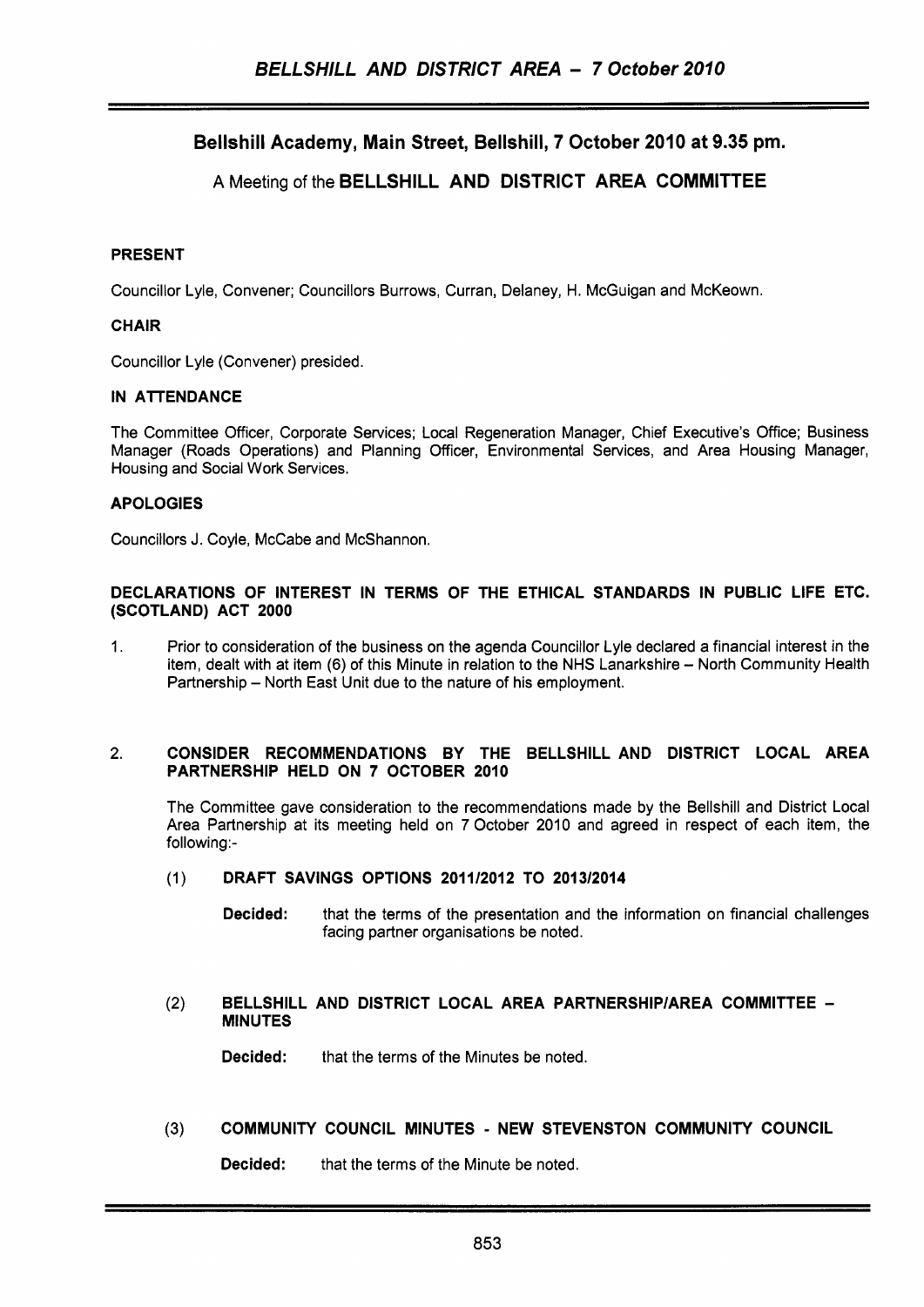# **(4)** NORTH LANARKSHIRE PARTNERSHIP BOARD MINUTES

**Decided:** that the terms of the Minute be noted.

~~~ ~~ ~~~ ~

Councillor Lyle, having declared a financial interest in the following item due to the nature of his employment, left the meeting and took no part in its consideration and determination. Councillor Lyle also demitted the Chair for the duration of this item only and Councillor Burrows took the Chair.

#### (5) NHS LANARKSHIRE - NORTH COMMUNITY HEALTH PARTNERSHIP - BELLSHILL AND DISTRICT LOCALITY

Decided:

- (1) that, in the context of the Single Outcome Agreement and the Community Plan, specific areas be identified for future reports to the Local Area Partnership, and
- (2) that the contents of the report be noted.

#### Councillor Lyle resumed the Chair.

# (6) JOINT COMMUNITY SAFETY REPORT

Decided: that the content of the report be noted.

# (7) FRIDAY NIGHT PROJECT

Decided: that the contents of the report be noted.

# (8) LOCAL DEVELOPMENT PROGRAMME

#### Decided:

- $(1)$ that the progress in relation to the delivery of the projects in 2009/2010 through the Local Development Programme, as detailed in Appendix 1 to the report, be noted;
- $(2)$ that the progress in terms of projects for delivery in the 2010/2011 programme, as detailed in Appendix 2 to the report, be noted;
- $(3)$ that project no. 10/11 B10, Glencalder Crescent, be removed from the approved list;
- $(4)$ that the additional budget for project **No.** 10/11 **604,** Olive Court, be approved;
- $(5)$ that the additional project no. 10/11 **628,** Jimmy Johnstone Memorial Garden, be included on the approved list;
- $(6)$ that the joint working in relation to Estate Based Initiative funding be noted, and
- $(7)$ that further progress be reported to future meetings of the Bellshill and District Local Area Partnership.